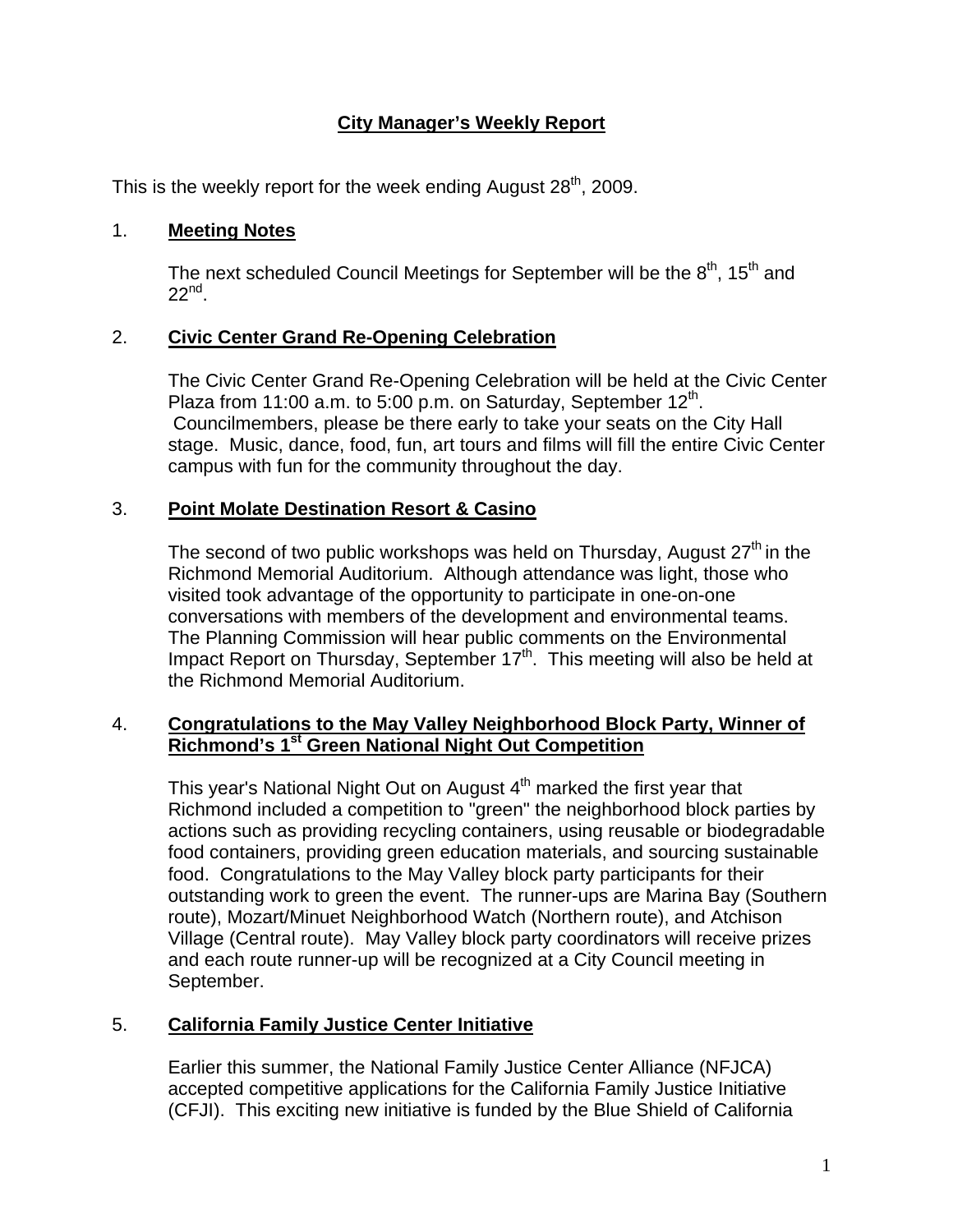Foundation and involves the development of six Family Justice Center "learning laboratories" across the state where multi-agency/co-located service delivery models will be supported and expanded. The initiative includes a learning collaborative model with teams from each selected site, grant funding for each selected site in the second year of the initiative, and technical assistance and strategic planning support for two years for the participating sites.

A collaborative of agencies, including the Richmond Police Department, STAND! Against Domestic Violence, Community Violence Solutions, and the District Attorney's Office submitted an application to be selected as part of this initiative to develop a local Family Justice Center in Richmond. A "Family Justice Center" is the co-location of a multi-disciplinary team of professionals who work together, under one roof, to provide coordinated services to victims of family violence. A Family Justice Center may house many partners, but the basic partners include police officers, prosecutors, and community-based advocates. The core concept is to provide one place where victims can go to talk to an advocate, plan for their safety, interview with a police officer, meet with a prosecutor, receive medical assistance, receive information on shelter, and get help with transportation.

Although being selected to be part of the CFJI doesn't mean any funding for Richmond this year, it does mean \$50,000 for us next year, with the potential for large amounts of federal funding in the future. Our Richmond team is looking forward to working together as part of this initiative to help reduce domestic violence in our community.

#### 6. **Free Seminars on Contract Compliance**

The Employment & Training Department's Contract Compliance Unit is hosting a series of free seminars to assist Richmond businesses. The seminars include:

- **Bonding & Insurance** gain valuable information to assist in securing bonds & financing
- **Estimating & Bidding** learn tips and techniques for more accurate and competitive estimating
- **Contract & Project Management** enhance your ability to manage your contracts and mobilize your projects
- **Business Operations** gain expert advice as to how small businesses can operate more effectively
- **Financial Management** gather key tips to ensure you are able to make money on your contracts and grow your business

Seminars will be held weekly beginning September 23<sup>rd</sup> to October 21<sup>st</sup>, 2009. Space is limited to 25 participants. Call Gina Baker at (510) 307-8011 to register.